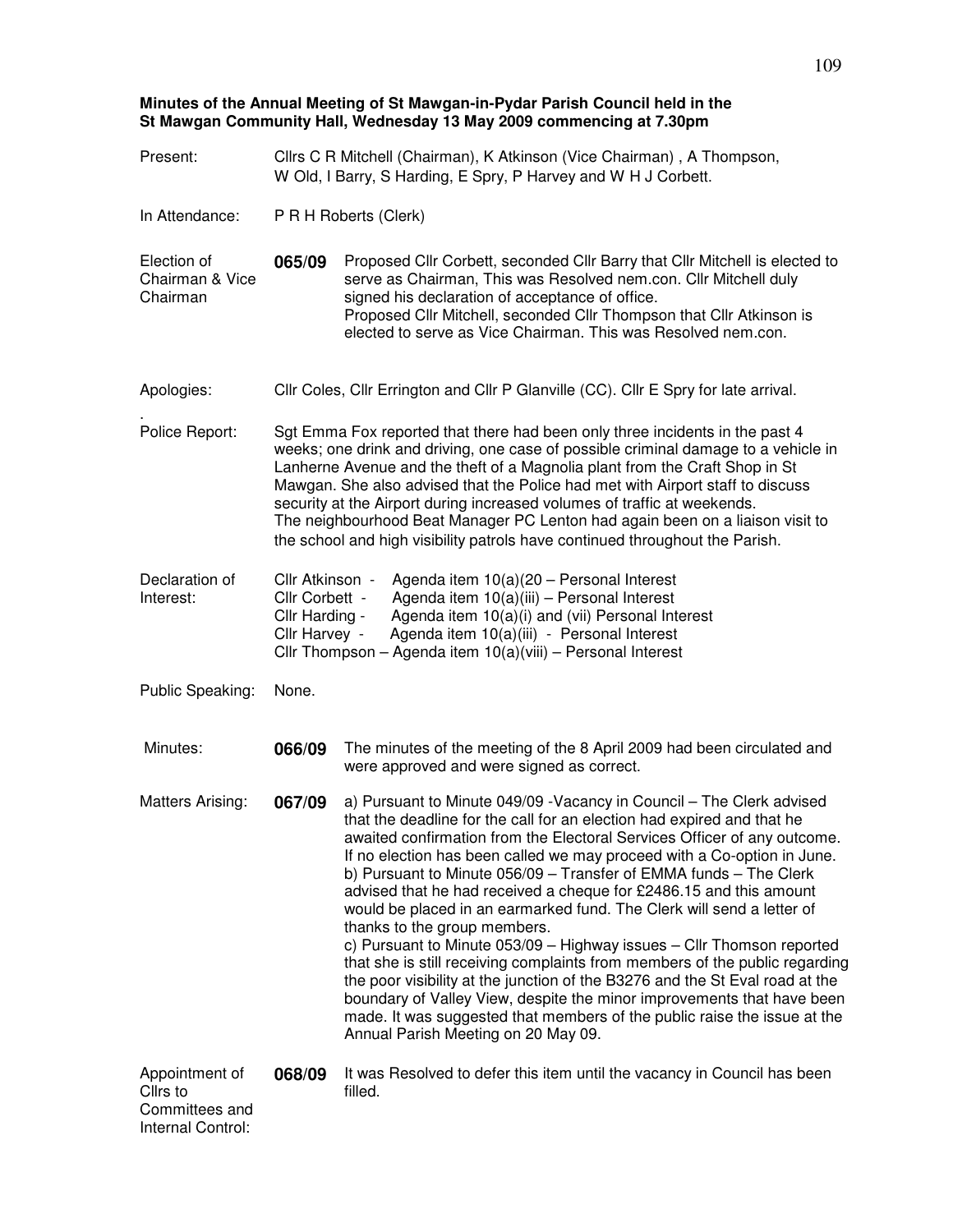| Appointment of<br>Reps to Orgs: | 069/09 | It was Resolved to defer this item until the vacancy in Council has been<br>filled                                                                                                                                                                                                                                                                                                                                                                                                                                                                                                                                                                                                                                                                                                                                                                                                                                  |  |  |
|---------------------------------|--------|---------------------------------------------------------------------------------------------------------------------------------------------------------------------------------------------------------------------------------------------------------------------------------------------------------------------------------------------------------------------------------------------------------------------------------------------------------------------------------------------------------------------------------------------------------------------------------------------------------------------------------------------------------------------------------------------------------------------------------------------------------------------------------------------------------------------------------------------------------------------------------------------------------------------|--|--|
| Planning:                       | 070/09 | a) New Applications<br>(i) Mawgan Porth Holiday Park (The Park) - Members noted that<br>substantial development had already taken place on this site ahead of<br>the approval of the Planning consents. In response to these concerns the<br>Clerk tabled a letter from Planning Enforcement stating that an officer<br>had inspected the site and was satisfied that as applications were being<br>considered there had been no breach of control.                                                                                                                                                                                                                                                                                                                                                                                                                                                                 |  |  |
|                                 |        | 09/00482 - Redesigned pool and leisure building. Proposed Cllr Old<br>seconded Cllr Harding that the PC supports this application. Voting 7 in<br>favour with 1 abstention.                                                                                                                                                                                                                                                                                                                                                                                                                                                                                                                                                                                                                                                                                                                                         |  |  |
|                                 |        | Cllr Spry arrived at the juncture.                                                                                                                                                                                                                                                                                                                                                                                                                                                                                                                                                                                                                                                                                                                                                                                                                                                                                  |  |  |
|                                 |        | 09/00483 – Conversion of Lanerick to provide dual use as guest<br>house/surfers lodge and continued residential occupation together with<br>construction of extensions to the building.<br>Discussion revolved around the size and massing of this conversion of<br>Laneric which would increase the built up nature of the site. Cllr Old<br>proposed, seconded Cllr Thompson that the PC supports the application.<br>An amendment to the proposal was put by Cllr Corbett and seconded by<br>Cllr Barry that the conversion of the house and its enlargement as extra<br>guest accommodation is extending the built environment up the hillside in<br>a way that will have a visual impact on the area. Therefore the application<br>should not be supported. Voting for the proposal 3 in favour 6 against.<br>The amendment was lost. Voting in favour of supporting the application 6<br>in favour 3 against. |  |  |
|                                 |        | 09/00484 – Construction of 6 x 3 bedroom holiday apartments and 2<br>single bed units.<br>Proposed Cllr Thompson, seconded Cllr Harding that the PC supports<br>this application.<br>Voting 8 in favour I abstention.                                                                                                                                                                                                                                                                                                                                                                                                                                                                                                                                                                                                                                                                                               |  |  |
|                                 |        | 09/00485 - Overhaul of existing chalet building to upgrade the thermal<br>efficiency and general level of accommodation including the extension of<br>a new link building.<br>Proposed Cllr Old, seconded Cllr Harding that the PC supports this<br>application. Voting 8 in favour 1 abstention.                                                                                                                                                                                                                                                                                                                                                                                                                                                                                                                                                                                                                   |  |  |
|                                 |        | 09/00487 - Engineering works for the construction of 6 base foundations<br>for lodges and caravans.<br>Proposed Cllr Thompson, seconded Cllr Old the PC supports this<br>application. Voting 8 in favour 1 abstention.                                                                                                                                                                                                                                                                                                                                                                                                                                                                                                                                                                                                                                                                                              |  |  |
|                                 |        | (ii) Saville - 09/00361 - Internal repairs and lime wash exterior walls. Old<br>Lanvean Cottage, Lanvean, St Mawgan. It was Resolved to support this<br>application.                                                                                                                                                                                                                                                                                                                                                                                                                                                                                                                                                                                                                                                                                                                                                |  |  |
|                                 |        | (iii) Cornwall Council - 09/00422 - Creation of an access route from the<br>A3059. Newquay Cornwall Airport. It was Resolved to support this<br>application.                                                                                                                                                                                                                                                                                                                                                                                                                                                                                                                                                                                                                                                                                                                                                        |  |  |
|                                 |        |                                                                                                                                                                                                                                                                                                                                                                                                                                                                                                                                                                                                                                                                                                                                                                                                                                                                                                                     |  |  |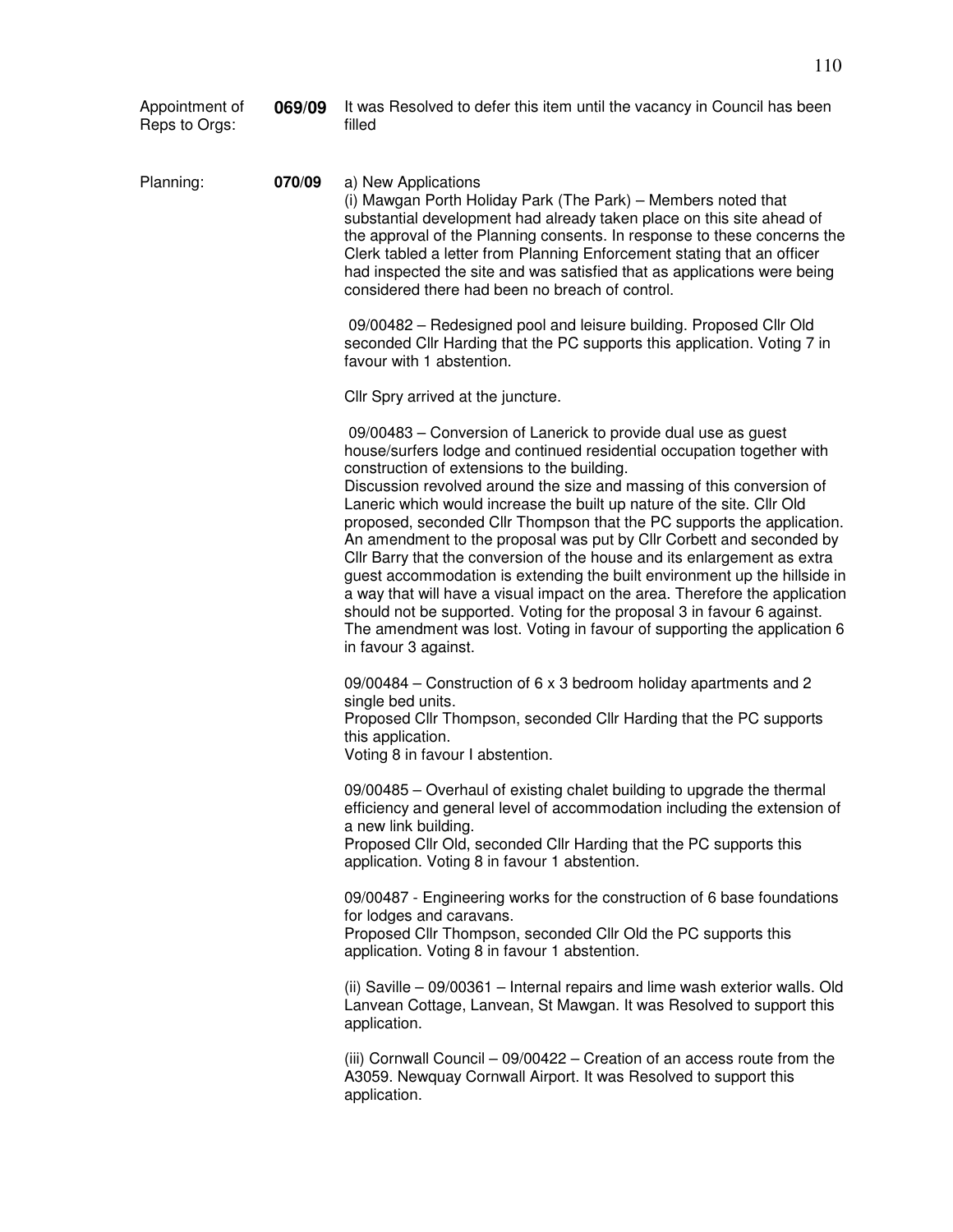(iv) Condliff – 09/00435 – Conversion and extension of existing building to provide 7 holiday units and 1 residential unit with associated works. Riviera Inn, Mawgan Porth. Proposed Cllr Thompson, seconded Cllr Old that the PC supports this application. Voting 8 in favour with 1 abstention.

(v) Lodge – 09/00436 – CLOPUD – Proposed addition of a new dormer window to rear elevation. Corner Cottage, Porth Farm Cottages. Mawgan Porth.

The Chairman explained that the first application for a Lawful Use Certificate had been refused but

following a visit to the site by the Case Officer and a member of the CC Legal Team, the applicant had been advised to resubmit an application. It was Resolved to object to the issuing of a Certificate on the grounds that the dormer window facing the road represents an alien feature and does not harmonise with the roof line of the adjacent cottages.

(vi) Higgins – 09/00459 – Proposed new driveway and turning space including access to highway. 2 Ocean View, Trevarrian. It was Resolved to raise no objection to this application subject to approval by Highways.

(vii) Mawgan Porth Holiday Park – 09/00476 – Proposed alterations of roof structure to create 35 degree pitch and change to roof finish. Windsong, Tredragon Close, Mawgan Porth. Proposed Cllr Corbett, seconded Cllr Thompson that whilst the PC does not disapprove of the 35 degree pitch it objects to this application as the dormer window is an incongruous feature which could be improved by redesign. PPS1 Para 34 refers.

(viii) Marland – 09/00537 – Proposed construction of new dwelling – redesign of approval 06/01050. Plot 10, Tredragon Close, Mawgan Porth. It was Resolved to raise no objection to this application.

(b) Advice from Cornwall Council – Application decisions and **Enforcement** 

(i) Extensions and alterations to existing leisure complex to provide four lane bowling alley, new bar area and restaurant facilities. Trevarrian Holiday Park (Min 059/09). Granted.

(ii) Installation of new lightning system to main house. The Old Rectory, St Mawgan (Min 189/08). Granted.

(iii) Erection of 3 bed split level bungalow and domestic garage. Plot 7, adj 17 Tredragon

Crescent, Mawgan Porth (Min 050/09). Refused.

(iv) New swimming pool to front garden with patio area. Barwick,

Tredragon Road. Mawgan Porth (Min 036/09). Granted.

(v) Temporary stationing of mobile home/caravan in connection with the management and supervision of fishing lake. Mawgan Porth Pool Lake, Retorrick Mill (Min 004/09). Granted.

(vi) Overhaul and upgrading of existing holiday chalets to include timber cladding etc. The Park, Mawgan Porth (Min 050/09). Granted. (vii) Development of restaurant, 4 apartments for sale, 7 holiday

apartments, car parking and associated infrastructure. Surfside, Mawgan Porth (Min 017/09). Application withdrawn.

(c) Other Issues:

a) Cornwall Council Planning Liaison Group – The Clerk explained that he was a member of this group which consisted of a small number of Clerks and Councillors drawn from Councils that held Quality Status which had been established by CALC. It had been formed to liaise on planning policy issues with the Cornwall Council. The Clerk distributed a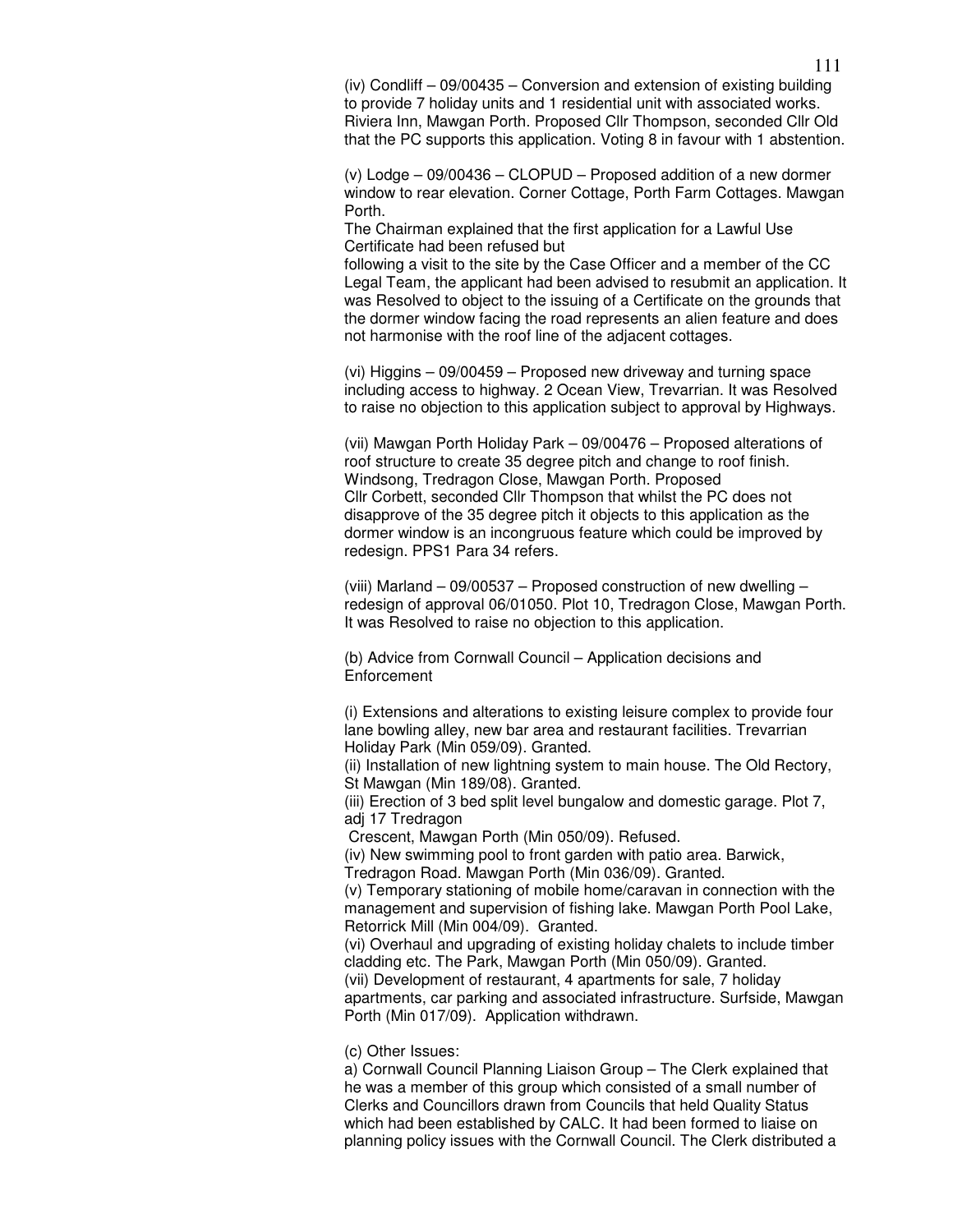|                                                    |        | paper from Phil Mason, Head of Service Planning & Regeneration<br>explaining the discussions he had had with the Group. It was agreed that<br>Cllr Corbett will attend the next meeting scheduled for 20 May 09 as the<br>Clerk would be attending the Annual Assembly of the Parish.<br>b) Parish Plan (Supplementary Planning Document) Pursuant to Minute<br>050/09 (c)(v) the Clerk tabled an email from Malcolm Pinch (CC) which<br>did not fully answer our enquiry. The Chairman agreed to take up the<br>matter with the Planning Department.<br>c) Removal of Trees Newquay Airport – Pursuant to Minute $050/09$ (c)(i)                                                                                                                                                                                                                                                                                                                         |  |
|----------------------------------------------------|--------|-----------------------------------------------------------------------------------------------------------------------------------------------------------------------------------------------------------------------------------------------------------------------------------------------------------------------------------------------------------------------------------------------------------------------------------------------------------------------------------------------------------------------------------------------------------------------------------------------------------------------------------------------------------------------------------------------------------------------------------------------------------------------------------------------------------------------------------------------------------------------------------------------------------------------------------------------------------|--|
|                                                    |        | The Clerk advised that he had not had a response to the letter sent in<br>March to the Assistant Director of Planning (CCC). A copy of the letter<br>had now been sent to Phil Mason and a response was awaited.                                                                                                                                                                                                                                                                                                                                                                                                                                                                                                                                                                                                                                                                                                                                          |  |
| 071/09<br>Accounts year<br>ending 2008/09:         |        | a) Internal Audit report - The Clerk reported that the Internal Audit had<br>been carried out by Mr Ken Abraham and no issues had been found.<br>b) Statement of Accounts & Asset Register - The Accounts having been<br>previously circulated were approved and signed by the Chairman and the<br>Clerk. It was Resolved to accept the Asset Register as tabled.<br>c) Annual Return - Section 1 and 2 of the Annual Return were signed by<br>the Chairman and the Clerk following approval by members of the Annual<br>Governance Statement as set out in Section 2.<br>d) Insurance Renewal & Risk Assessment - It was agreed that the cover<br>provided by Allianz Insurance Plc was sufficient and it was Resolved to<br>renew the policy.<br>e) Investments – The Clerk advised that it was prudent to review the PC's<br>policy for monies held on deposit. It was Resolved to maintain our<br>account as it stands with the Lloyds Banking Group. |  |
| Visitor<br>Information<br>Boards-<br>Mawgan Porth: | 072/09 | Cllr Atkinson advised that the art work is now with Parc Signs. It was<br>considered that three boards would be required with one being<br>earmarked for a location in Trenance. It was agreed that suitable<br>locations should be chosen and the necessary permission for placement<br>be obtained before an order is placed.                                                                                                                                                                                                                                                                                                                                                                                                                                                                                                                                                                                                                           |  |
| Reference<br><b>Books</b>                          | 073/09 | Purchase of Local Council Administration 8 <sup>th</sup> Edition June 2009. It was<br>Resolved that the Clerk purchase this revised edition from the SLCC<br>bookshop.                                                                                                                                                                                                                                                                                                                                                                                                                                                                                                                                                                                                                                                                                                                                                                                    |  |
| Mawgan Porth<br>Beach:                             | 074/09 | The Clerk tabled the water quality summary for local beaches for 2008<br>which indicated that Mawgan Porth beach continued to maintain an<br>'excellent 'status. The Clerk advised that he had notified the CC Local<br>Area Beach Manager that the Alcohol Restriction Signs for the beach<br>are still to be provided. It was agreed to install a Dog Bin by the<br>entrance to the dunes opposite the Valley Road. The Chairman advised<br>Cllr Old that he had spoken with the Structural Engineer regarding the<br>construction of the base layer and it was confirmed that it was laid in<br>accordance with the laid down specification. Cllr Old advised that some<br>plastic matting still had to be laid and the beach furniture secured with<br>longer steel pins.                                                                                                                                                                             |  |
| Playing Field:                                     | 075/09 | The Clerk tabled a letter from the Vice Chair of the Pre-School on behalf<br>of the Pre-School and the Friends of the Village School asking for<br>permission to hold a Summer Fayre on the playing field<br>on the 12 June 09 from 5.30pm until 8.30pm. It was Resolved to grant<br>permission for the event subject to approval of the event by Mrs Young-<br>Jamieson.                                                                                                                                                                                                                                                                                                                                                                                                                                                                                                                                                                                 |  |